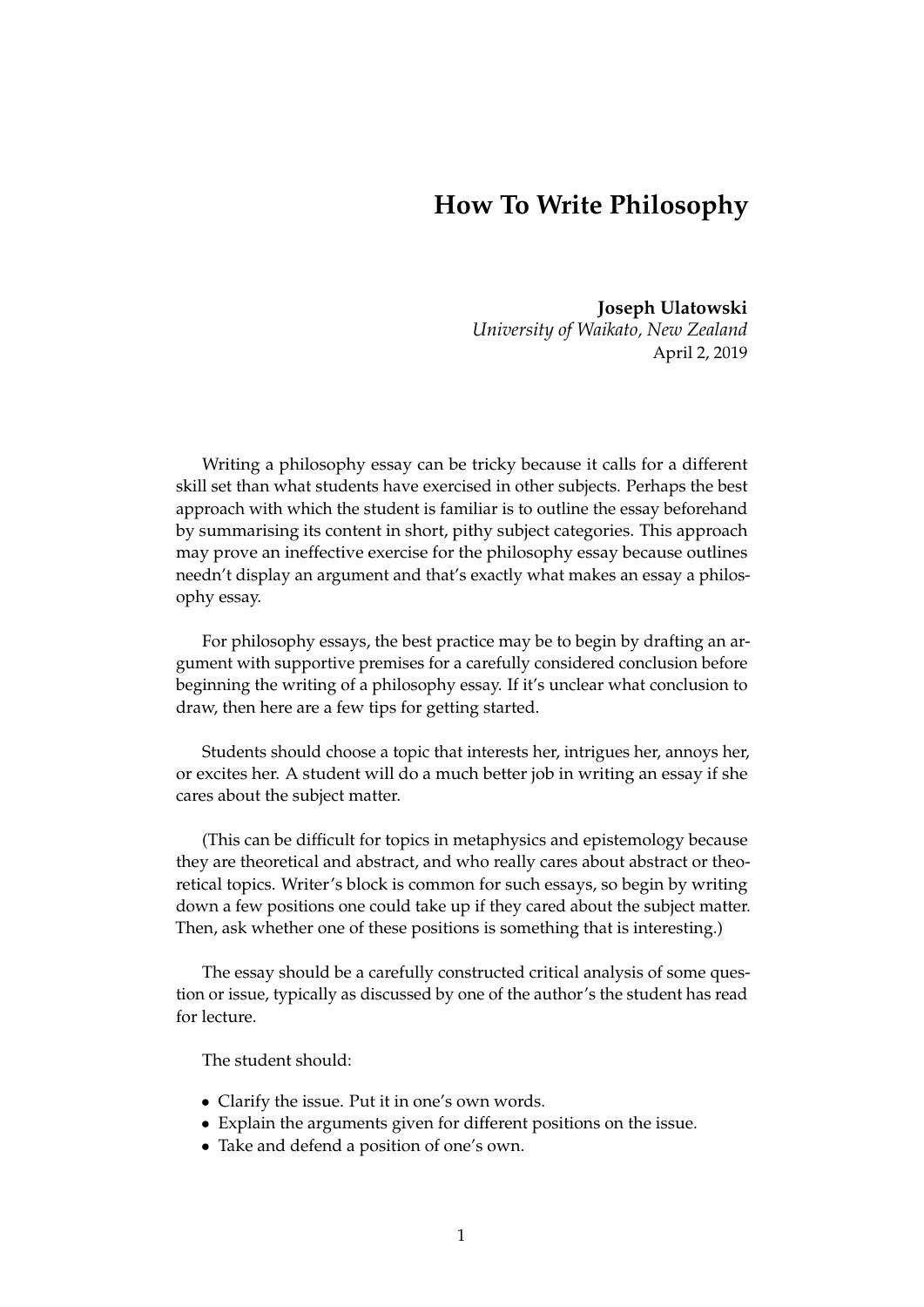Philosophy essays for my courses are usually between 1500 and 5000 words. In other words, they are quite short. Avoid introductions using flowery language, such as "Since the dawn of time, philosophers have wondered..." Similarly, avoid unnecessary points or points that are orthogonal to the thesis of your essay. Doing this can be difficult because writers have a tendency to believe that everything written is important. The writer will want to keep everything in the essay. It's important to be choosy about what to include in an essay. Get right down to business and put ideas as simply, concisely, and clearly as possible.

If the maximum word limit is difficult to meet, write a longer essay, let it sit a while, and then return to it with the objective of pruning what has been written. One may find that much of the initial writing is unnecessary to make the point.

Do not submit the first draft. No one who writes seriously does this. Write a draft, put it aside for a time, then work on it again. It can always be made better and it will be a better product and likely receive a higher mark if this is done. This means that the essay should not be written the night before it is due. Write it sooner and then work on it a second (or third) time.

The student should not consider the audience that she is writing for to be the lecturer who already knows a lot about the subject. Rather, the audience should be an intelligent person who knows nothing of the subject, for example, the student at the beginning of the semester, or a friend or roommate. Try to say enough to make what is said in the essay clear to that person. Do not omit such things that an intelligent person would need to know in order to understand the essay. Always keep the audience in mind as during the writing process.

If possible, give a draft of the essay to such a person to read. Ask them to point out places where they can't understand it or where the argument seems weak. It won't help if the person is so nice that they will say it's great, whether it is or not. So pick a mean person! Or at least make clear that in philosophy it is deeply appreciated when a writer receives helpful criticism and constructive feedback. Only constructive criticism will help make for a better essay. Everyone who writes seriously seeks such criticism and learns how to 'take' it.

The student's work will be judged on the clarity of communication, on how well it presents the issues, and on how well the essay defends a view; the essay will not be judged on the answer one gives or the view one defends. Past experience suggests that those essays that receive higher marks tend to be the ones with which I disagree most.

Being able to write a good short essay is a useful skill. It comes in handy in many contexts.